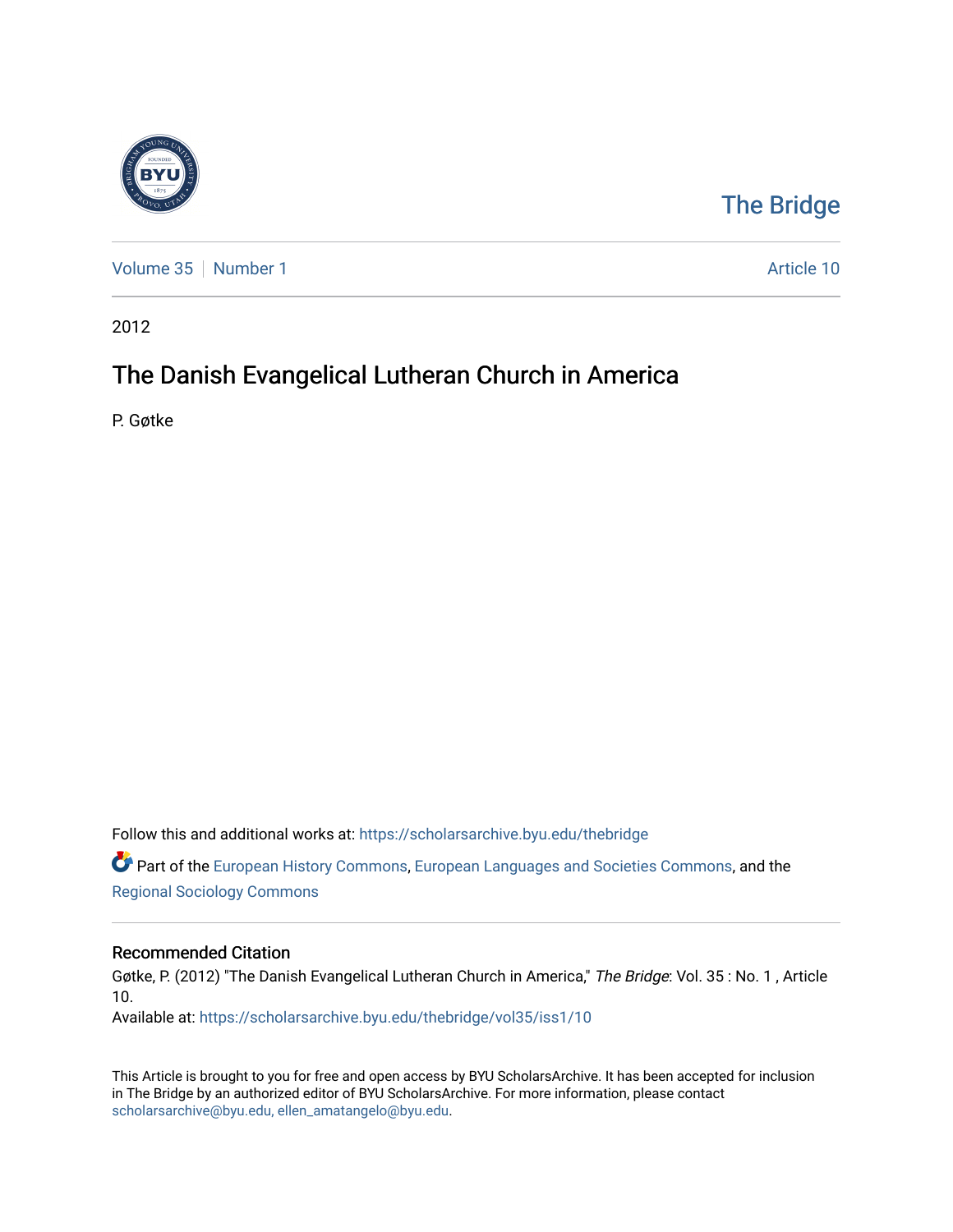## The Danish Evangelical Lutheran Church in America

by

P. Gøtke (Translated by Lise Kildegaard)

I do not propose to write here a complete history of the Danish Church as it was established in America—the full story of the Danish Church in America has yet to arrive at its conclusion. Instead, I offer here a brief overview of the work of the church among the immigrants to the United States, drawing the attention of the readers of this book to particular points.

For almost fifty years, the Church has been at work among the Danish-Lutheran men and women. The men who began these efforts could hardly have predicted everything that has been accomplished in this time span. They acted because they feared or they believed the Danish immigrants were becoming so Americanized that the Danish Church life would be replaced with English. Furthermore, the Danish Church had been swept up by national feeling, and these men were driven by love of their homeland. They didn't just theorize about (Rasmus) Rask's words; they put them into practice: "A man owes everything he can accomplish to his fatherland, not the least when he is under a new sky." So the work was taken up: we preached the old (although forever young) gospel of God's birth among men; we assembled the children of Danish parents into Danish schools under the shelter of the congregation; we gathered around the memories from home, as Danish men and women who understood that our true Fatherland is unknown on earth. We gathered around everything we received from our fathers, our heritage and legacy. That's what I know about our Society, in whose service I have spent 25 years.

Some might ask: have we achieved everything we set out to do? And I will answer: we can never actually accomplish everything we can think of, because we continue to set new goals for ourselves. But certainly much more has been accomplished than most people think—much more than even we ourselves can readily imagine or know. I offer this declaration: from sea to sea, from the Atlantic to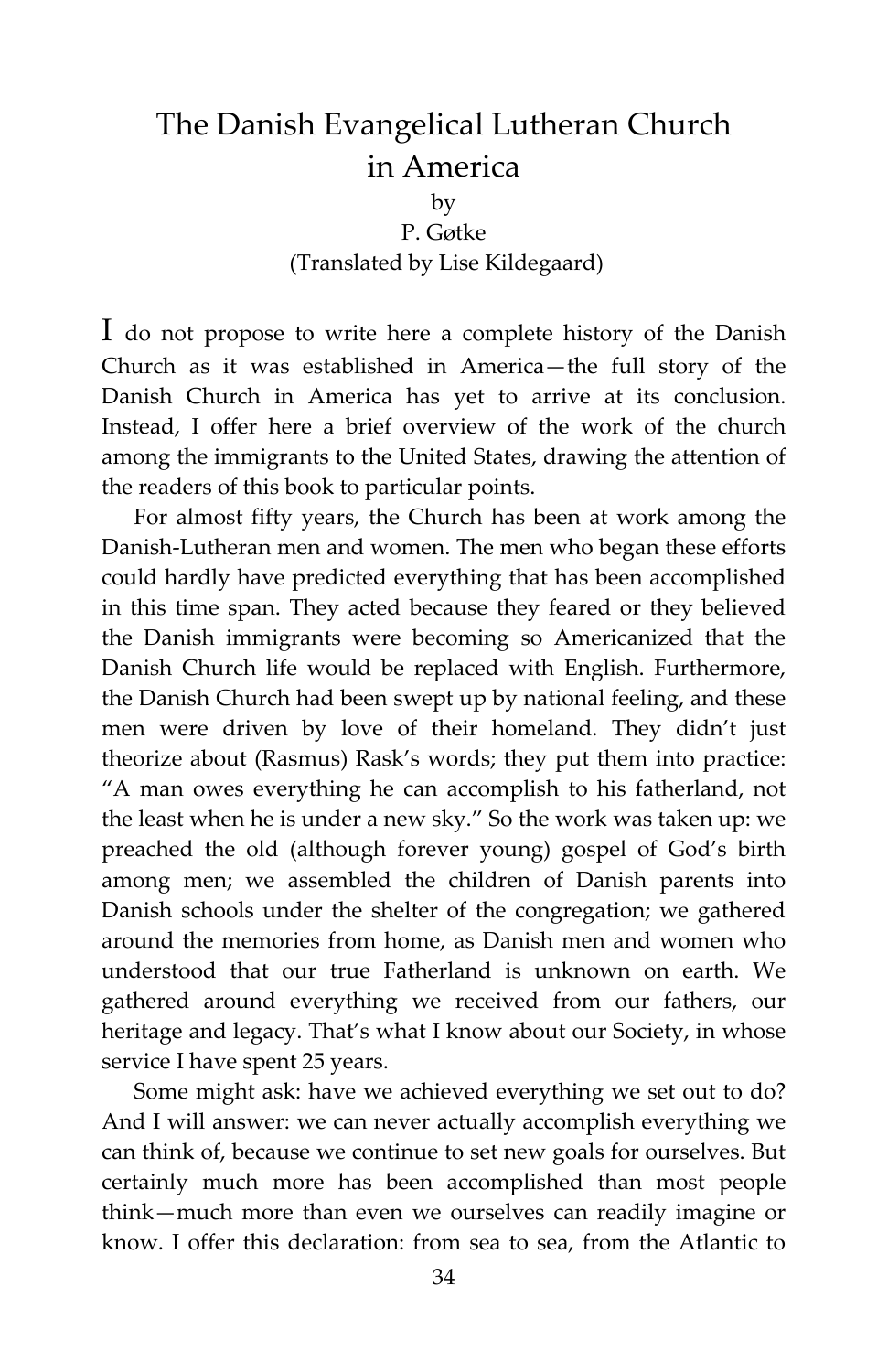the Pacific oceans, from Montana to Texas, Danish Lutheran congregations can be found with churches and parsonages, all built and paid for by working folks, in towns and out in the country. Naturally, in terms of economics, everything has improved in the last thirty years. The working people have prospered—in America, people get paid—and this has also benefited the Church. Many old churches have been replaced with new and improved facilities, and small churches in town and country have been replaced by bigger and better ones. No other Danish society in America owns more property than the church folk. This clearly shows the significance of the work of the church, which has advanced through the sacrifice of the people. These sacrifices are always a measure of the people's gratitude. Not only the buildings, but the salaries of the ministers and the teachers, and the maintenance of the property—all these temporal benefits are provided, not by the Church, but by the people, because of their love for the mission,.

Around 1870, confident men of faith began a unified and comprehensive plan of work among the Danish countrymen. Of these men, A. Dan in Chicago and R. Andersen in New York, are still alive and still working, while A.S. Nielsen recently passed away in Withee, Wis. The goal of these men was to unify the people. If the many different viewpoints on many matters were overlooked, they believed, the people might come to understand that what unified them was more important than what divided them. And, seeing the conditions these immigrants were facing, as a little people in a large and foreign land, it seemed from the Church's perspective that they, ideally, should unify and not divide. There was however a split: those men who could only feel at home among the pure Inner Mission congregations stepped out and formed their own society.

As the oldest Danish Church organization in America, the Danish Church today stands with welcome and greeting for everyone who feels at home there. Many find a church home, and they know it is good to be there. In our day, it's all about the numbers. "How big is the child?" is the question, and not just in the nursery; no, one hears that question everywhere. If anyone asks me, I will say what I know: we must count in thousands the men and women whom the Danish Church has met in life's gladness and sorrow. How did it happen that the Danish immigrants in America have remained faithful to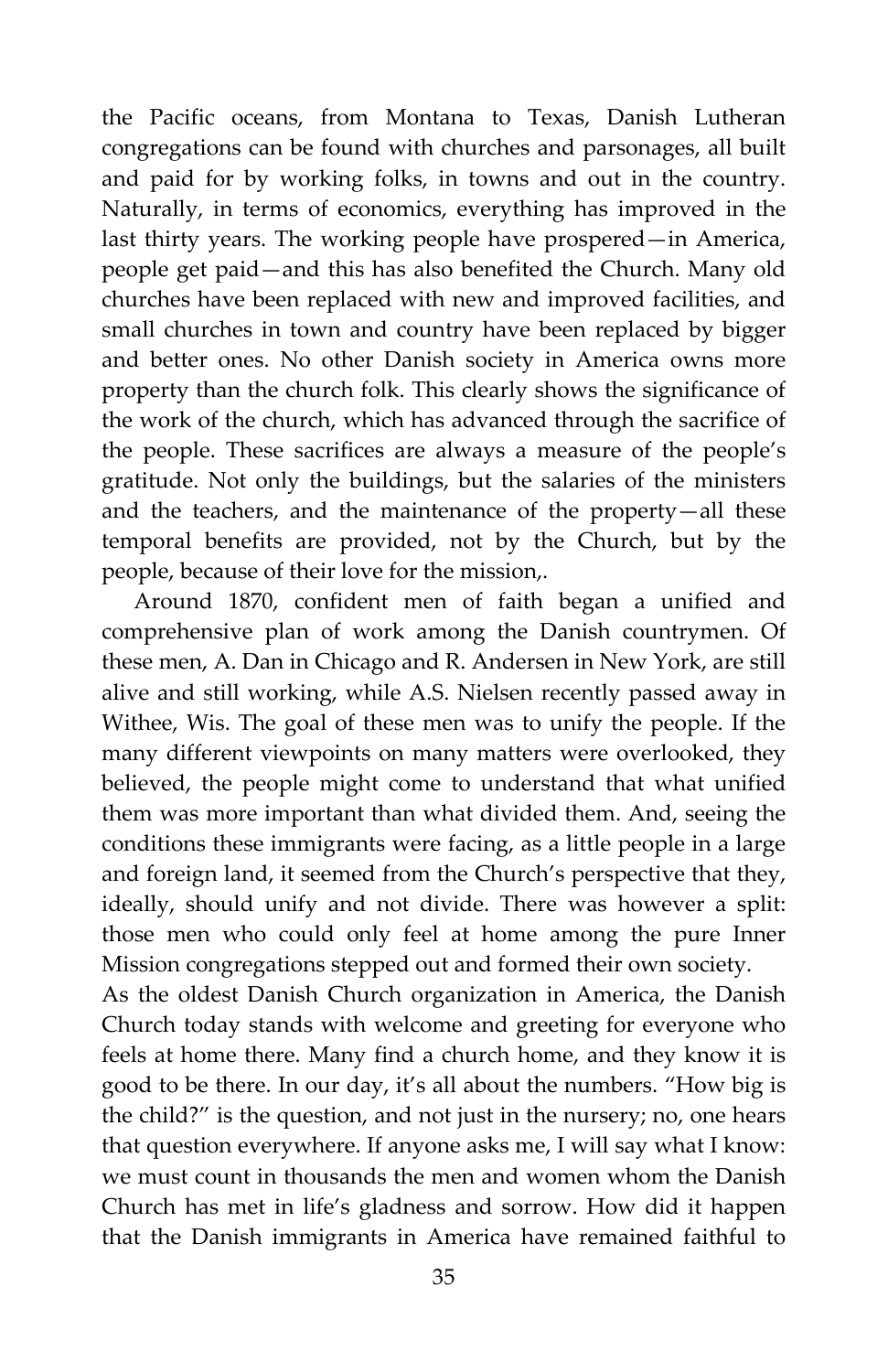their homeland and their home church, as indeed so many have? The answer to that riddle certainly lies in the fact that the Church has shared in these people's happiness and sorrow and has given them comfort in life and death.

The foundation stone to the Danish Church in America was laid the 9th of September 1872 in Neenah, Wisconsin, where the Church Mission Society was established. Two years later, in a meeting in Racine, the name was changed to The Danish Evangelical Lutheran Church in America, which in daily speech was shortened to The Danish Church.

I will not speak here of the Danish Church's development year by year, but I shall share some numbers that show the growth and progress in that elapsed time. The Danish Church includes 94 congregations (not counting the single congregations, see "Tabulated Overview") and 15 mission congregations which are served by 62 ministers. The number of church buildings is 76, and their combined value approaches \$259,000. At this time, the organization includes 54 parsonages; the value of these approaches \$159,000, and furthermore, there are 27 school buildings and assembly halls for a combined value of \$41,400.

Right from the start, The Danish Church has understood the importance of schools for children. These schools help the next generation develop both a Christian identity and a national/folk consciousness.

Children's schools were started in the year immediately after the Society's formation. Today there are 3 Danish-American full time schools, in West Denmark, Wisconsin, Danebod, Minnesota, and Askov, Minn, 53 vacation schools, 40 Saturday schools and 54 Sunday schools. Altogether, these schools enroll 4935 children.

The desire of young adults for education and development is met by the Society's Folk Schools in Nysted, Neb., Danebod, Tyler Minn., and Solvang, Calif. Education at these Folk Schools is patterned after the Folk Schools in Denmark, and the schools are headed by men who have a deep understanding and a profound love of learning.

 A special position is occupied by Grand View College in Des Moines, the capital of Iowa, which was founded in 1895. With the financial support of Danish Church members from all parts of America, it has grown year by year. Grand View College offers a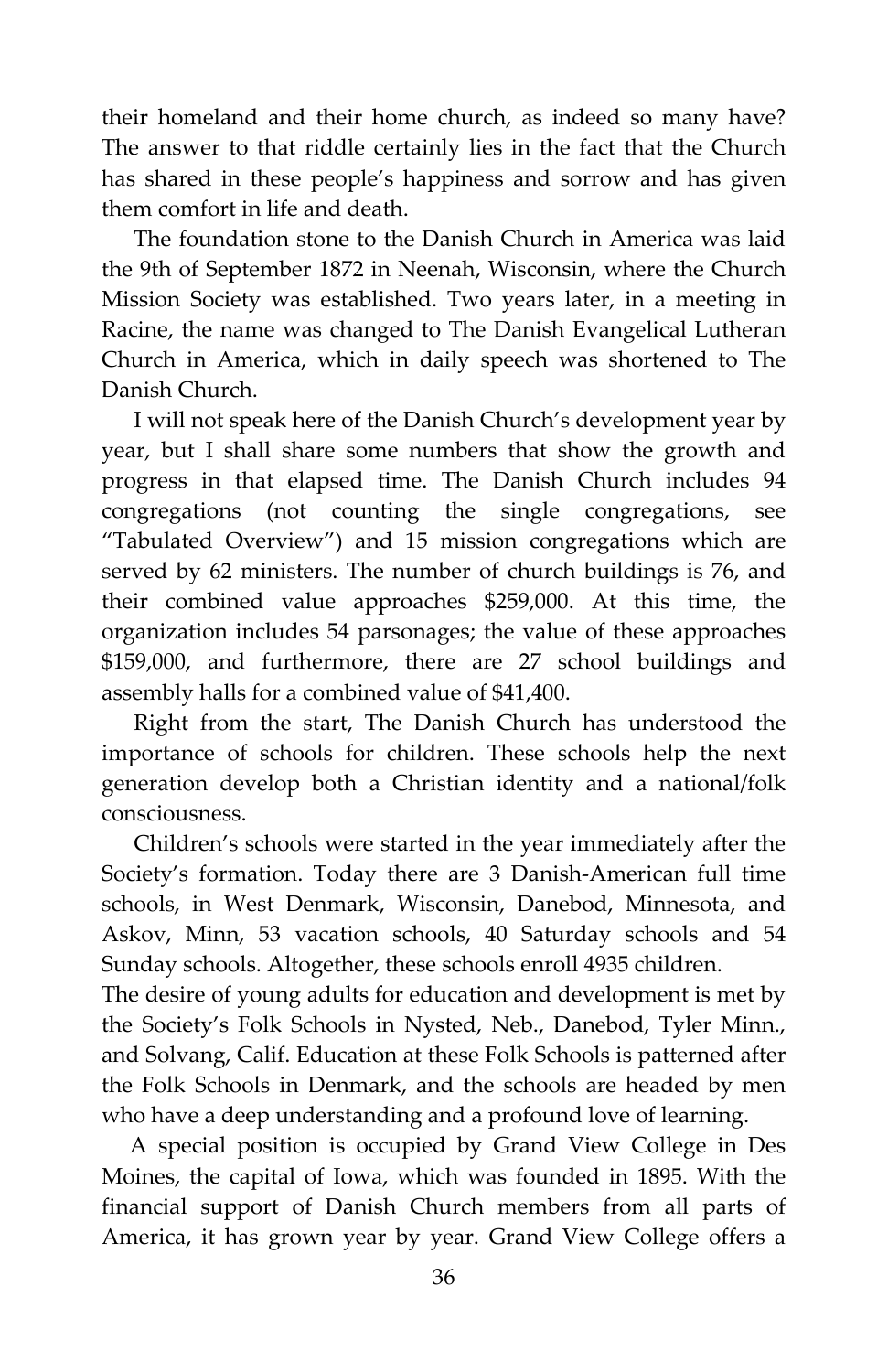general education, and it also offers training for men who wish to become ministers in The Danish Church in America. Within the limits that the American conditions impose, this latter group receives a theological education, which resembles what ministers in the Church of Denmark receive. The general education is offered in both the Danish and the English languages. The school educates teachers (men and women) for Danish elementary schools, and one of their programs prepares students to work in the public schools, after an entrance exam. Another program is particularly designed for those who wish to go into the business world. Gymnastics, handicrafts, painting, and the like are also included in the curriculum. The 4 schools named here are attended each year by about 300 students.

The Danish Church maintains 3 children's homes: one in Chicago, one in Tyler, Minnesota, and one in Perth Amboy, New Jersey. The children's home in Chicago was established by the now deceased Pastor A. S. Nielsen in 1884. The home now holds 38 children. The value of the building and its furnishings is about \$25,000. The orphanage in Perth Amboy was established in 1908 at the cost of about \$5000. It was originally designed to hold 12 children, but now it houses 15. In Tyler, the orphanage was opened in 1909. There are 22 children in the home, which is worth about \$8000. These three children's homes are maintained by donations from the Society's congregations.

The Danish Church is considering building an old people's home in the near future. The final decision has not yet been made, but it will be determined by the time this article is read.

The Danish Church publishes "Kirkelig Samler" ("Church Collection"), a weekly paper dedicated to Christian enlightenment and building upon the ground of faith. It was begun in 1872 and is the oldest Danish Lutheran Church newspaper in America. The current editor is Pastor H. C. Strandskov, Askov Minn.

The Danish Church has directly participated in founding communities in Tyler, Minn, and Diamond Lake, Minn. indirectly, the Society has promoted and helped to grow most of the communities where The Danish Church has churches and ministers. The Danish Church's work extends, as one can see, into many areas.

However all are branches from the same common stem, and all